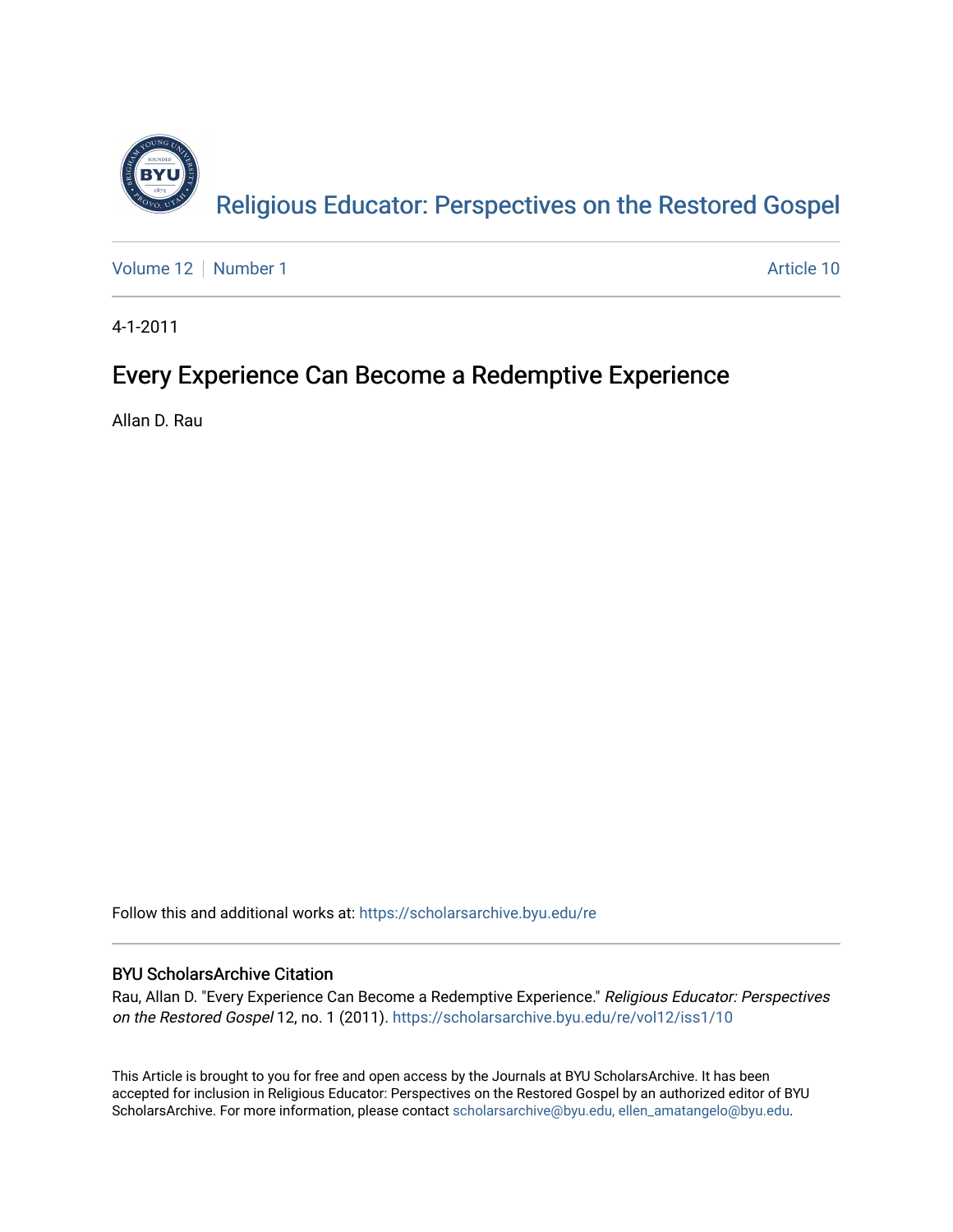

Every experience can become a redemptive experience if we remain bonded to our Father in Heaven through that difficulty.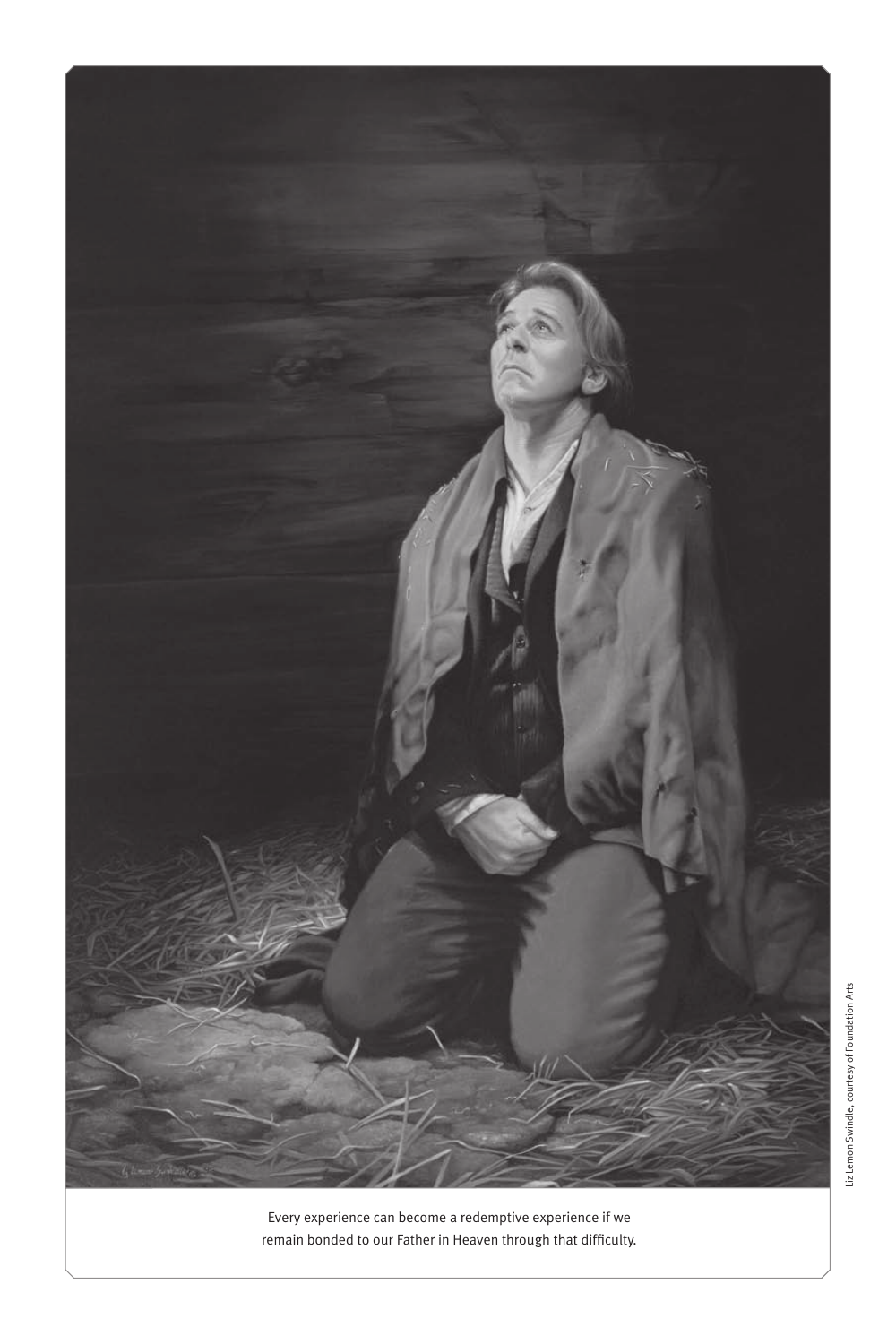# *Every Experience Can Become a Redemptive Experience*

allan d. rau

Allan D. Rau *(rauad@ldschurch.org)* is an instructor at the Cedar City Institute of Religion.

The unjust incarceration of the Prophet Joseph Smith in Liberty Jail during the bitter winter of 1838–39 embodies a poignant irony. In the narrow confines of that foul-smelling and vile dungeon, Joseph Smith received extraordinary revelations (see D&C 121–23). Commenting on the circumstances in which these revelations were received, Elder Jeffrey R. Holland taught, "*Every* experience can become a *redemptive* experience if we remain bonded to our Father in Heaven through that difficulty." In essence, "man's extremity is God's opportunity . . . [because] He can turn the unfair and inhumane and debilitating prisons of our lives into temples—or at least into a circumstance that can bring comfort and revelation, divine companionship and peace."

If every experience can become a redemptive experience, then even when we unfairly suffer there is reason to hope. Joseph Smith learned in Liberty Jail that when the faithful suffer injustice, such afflictions "shall give thee experience, and shall be for thy good" (D&C 122:7). Significantly, the Book of Mormon confirms this principle and provides compelling evidence of its efficacy. These Book of Mormon teachings will be the focus of this paper.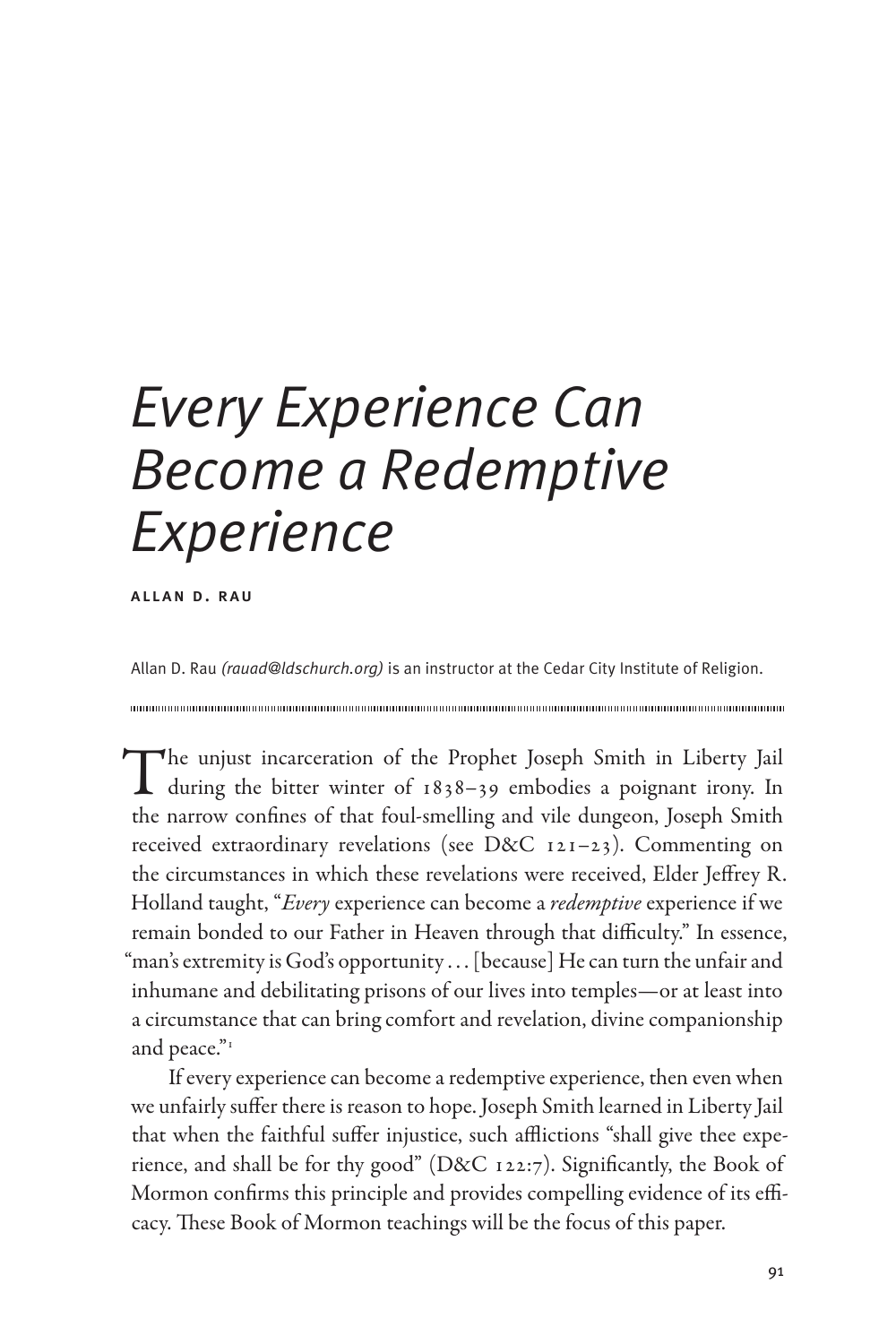### **"Because of the Rudeness of Thy Brethren"**

Jacob was Lehi's firstborn son "in the days of [his] tribulation in the wilderness" (2 Nephi 2:1). During this eight-year journey, Lehi's family did "wade through much affliction" (1 Nephi 17:1, 4). On one occasion, when they were "much fatigued, because of their journeying, [and] did suffer much for the want of food," even Lehi "began to murmur against the Lord his God" for they "were all exceedingly sorrowful" (1 Nephi 16:19-20). And yet, when Lehi refers to the suffering of Jacob's childhood he does not talk about hunger, thirst, or fatigue. Instead Lehi observes, "And behold, in thy childhood thou hast suffered afflictions and much sorrow, *because of the rudeness of thy brethren*" (2 Nephi 2:1; emphasis added).

According to the 1828 edition of *An American Dictionary of the English Language*, rudeness constitutes much more than impolite behavior. Rudeness implies a "coarseness of manners; incivility; rusticity; vulgarity." It can also denote violence.2 Though Lehi does not specify who the rude brethren were, 1 Nephi provides compelling evidence that Laman and Lemuel would be included. The following table documents a pattern of behavior that impacts Lehi's entire family and helps us to have a clear understanding of what Lehi means by rudeness.

| Reference                | <b>Rude behavior</b>                                                                                                                                                                                             | <b>Unjust suffering</b><br>imposed on the innocent |
|--------------------------|------------------------------------------------------------------------------------------------------------------------------------------------------------------------------------------------------------------|----------------------------------------------------|
| 1 Nephi 3:28             | "angry," "hard words," "they did<br>smite us even with a rod"                                                                                                                                                    | Mental, emotional, and physical<br>abuse           |
| 1 Nephi 7:16, 19         | "angry," "did lay their hands upon<br>me," "did bind me with cords, for<br>they sought to take away my life,"<br>"angry with me again, and sought<br>to take away my life"                                       | Mental, emotional, and physical<br>abuse           |
| 1 Nephi 16:37            | "let us slay our father, and also<br>our brother Nephi"                                                                                                                                                          | Anxiety and fear over threats of<br>murder         |
| 1 Nephi<br>$17:17-19,48$ | "Our brother is a fool," "complain<br>against me," "when they saw I<br>began to be sorrowful they were<br>glad in their hearts," "angry with<br>me, and were desirous to throw<br>me into the depths of the sea" | Mental, emotional, and physical<br>abuse           |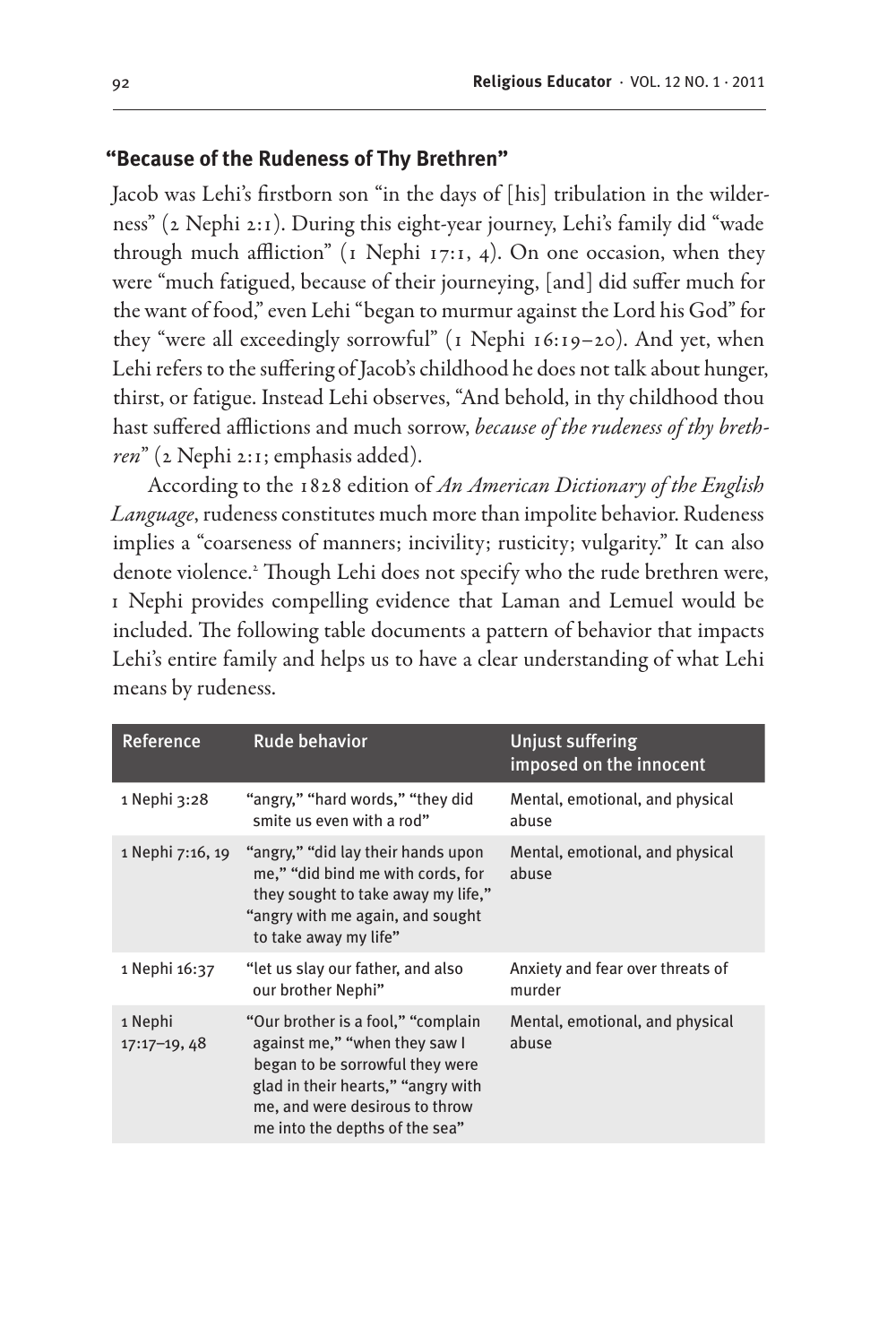While Laman and Lemuel may have rationalized their abusive behavior to Nephi because they felt he was usurping their authority (see 1 Nephi 16:37; 18:10; 2 Nephi 5:3), there is no morally compelling defense for how their rude behavior adversely impacted an entire family—including aged parents, women, and children. Consider their ocean voyage to the promised land. Once again they chose to express their anger towards Nephi through violence and "much harshness" (1 Nephi 18:11). Not satisfied to focus on him alone, they "did breathe out much threatenings against anyone that should speak for [Nephi]" (1 Nephi 18:17). What follows is the sad tale of how the innocent suffered at the hands of the wicked:

And my parents being stricken in years, and having *suffered much grief because of their children*, they were brought down, yea, even *upon their sick-beds*.

Because of their *grief and much sorrow*, and the iniquity of my brethren, they were brought *near even to be carried out of this time to meet their God*; yea, their grey hairs were about to be *brought down to lie low in the dust*; yea, even they were *near to be cast with sorrow into a watery grave*.

And Jacob and Joseph also, being young, having need of much nourishment, were *grieved because of the afflictions of their mother*; and also my *wife with her tears* and prayers, and *also my children*, did not soften the hearts of my brethren that they would loose me. (1 Nephi 18:17–19; emphasis added)

The fact that Lehi's family suffers *because* of Laman and Lemuel's misuse of moral agency touches upon a rather thorny problem in traditional Christian theology. This problem is known as theodicy and seeks to vindicate the goodness of God in the face of evil. David L. Paulsen, professor of philosophy at BYU, succinctly captured the problem as follows: "Soaked as it is with human suffering and moral evil, how is it *possible* that our world is the work of an almighty, perfectly loving Creator?" For either "God is unwilling to prevent evil or He is unable. If he is unwilling, then He cannot be perfectly good; if He is unable, then He cannot be all powerful." This problem is exacerbated by creedal Christianity's insistence on an ex nihilo creation (out of nothing) and God's "absolute foreknowledge of all the outcomes of His creative choices." In this view, God "is an accessory before the fact and ultimately responsible for every moral and non-moral defect in the universe,"<sup>3</sup> including the suffering of Lehi's family. No doubt, faith is challenged when this conundrum is not persuasively addressed. Thankfully, Lehi carefully tackles this issue.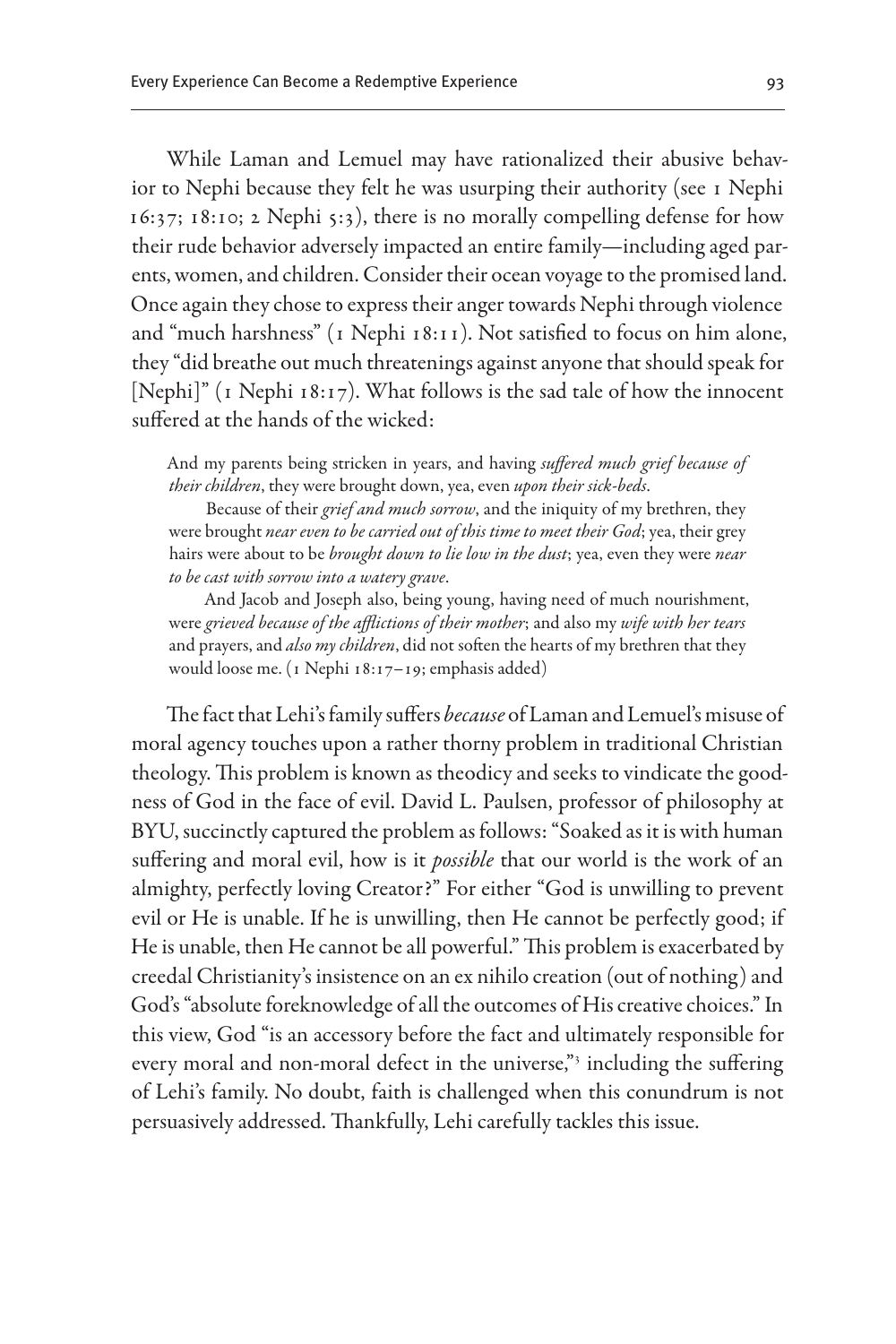#### **Opposition, Law, and Agency**

Too often the problem of evil is mistakenly treated as a convergent problem that can be solved with simple, straightforward logic. Of convergent problems, E. F. Schumacher has written, "The more intelligently you (whoever you are) study them, the more the answers *converge.*" Eventually proposed solutions will yield to *the solution* that can then "be written down in the form of an instruction."4 The reasoning employed to solve convergent problems is well-suited for objects void of "consciousness and self-awareness" such as the problems found in "the fields of physics, chemistry, astronomy, in abstract subjects like geometry and mathematics." However, Schumacher continued, as soon as we introduce "higher Levels of Being, we must expect *divergence*, for there enters, to however modest a degree, the element of freedom and inner experience."<sup>5</sup> If divergent problems are to be properly understood, there must be an admission that "*life is bigger than logic*" and that "faculties of a *higher order*" must be employed to discover truth that transcends what appears to be *prima facie* contractions. Informed by higher truth, what first may appear to be opposites "cease to be opposites; they lie down together peacefully like the lion and the lamb."6 For example, treated as a convergent problem, the doctrines of justice and mercy are irreconcilable; however, when viewed as a divergent problem that must be transcended by the infinite Atonement, they are no longer contradictory foes but become essential doctrines in the plan of salvation.

Lehi addressed the ill effects of his son's rude behavior as a divergent problem. He placed their evil behavior and the attendant consequences to the innocent within the context of the doctrine of moral agency. Lehi declared, "There is a God, and he hath created all things, both the heavens and the earth, and all things that in them are, both *things to act* and things to be acted upon" (2 Nephi 2:14; emphasis added). Endowed with moral agency,7 man has the power to act "for himself" (2 Nephi 2:16; see also Moses 4:3; 7:32; D&C 29:35). Lehi explained that this exercise of free will is essential to bring about God's "eternal purposes in the end of man" (2 Nephi 2:15). And what is that end? The Lord unequivocally announced his ultimate purpose as follows: "For behold, this is my work and glory—to bring to pass the immortality and eternal life of man" (Moses 1:39). Elder Russell M. Nelson equated immortality and eternal life with the Lord's command to be "perfect, even as your Father which is in heaven is perfect" (Matthew 5:48). Therefore, to gain immortality and eternal life is to achieve "eternal perfection."8 Significantly,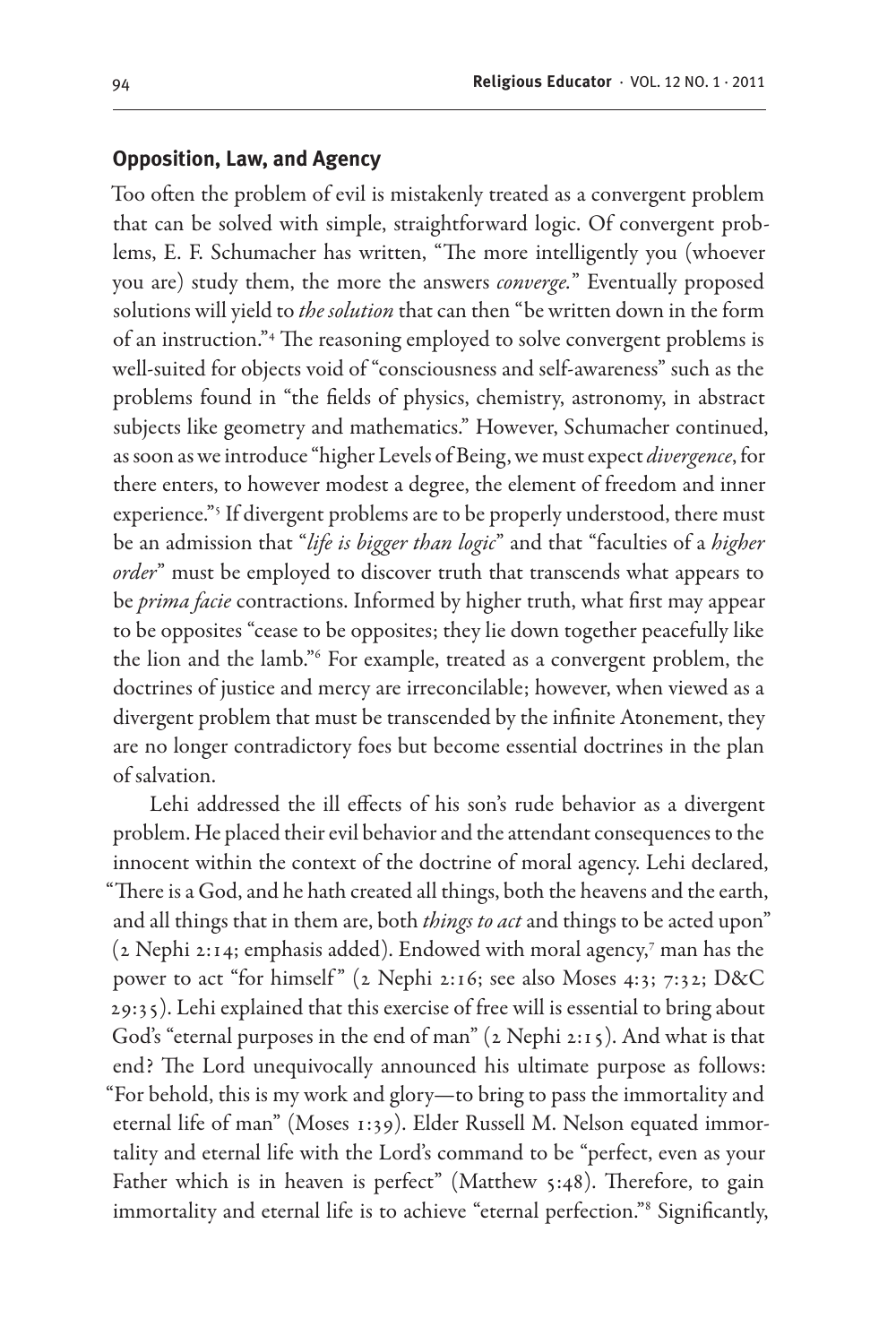with the "sublime gift" of agency, President James E. Faust taught, we can "grow, improve, progress, and seek perfection."9 Agency is not incidental to achieving eternal perfection; it is essential to it.

In verses pregnant with metaphysical implications, agency is placed in the context of law and opposition (see 2 Nephi 2:10–16). The "ends of the law which the Holy One hath given" verify the underlying reality of opposition. To each law there are "affixed" (2 Nephi 2:10) consequences. Disobedience results in misery, while obedience produces happiness. Thus the very existence of law itself presupposes that there is an "an opposition in all things." Without "an opposition in all things . . . righteousness could not be brought to pass, neither wickedness, neither holiness nor misery, neither good nor bad." Void of opposition, "all things must needs be compound in one" and would "remain as dead" (v. 11). In other words, without opposition there would be no life, consciousness, intelligence, or awareness. We would be nothing more than dead matter—inanimate objects void of "sense [and] insensibility" (2 Nephi 2:11). "Unless there are opposites," Elder Bruce R. McConkie concluded, "there is nothing."<sup>10</sup> Accordingly, from the beginning "there was an opposition; even the forbidden fruit in opposition to the tree of life; the one being sweet and the other bitter"  $(2 \text{ Nephi } 2:15)$ .<sup>11</sup>

Soured by bitter consequences, people often malign God's character. As we have already noted, we reason that if God is all-loving, he surely would not allow the innocent to suffer at the hands of the wicked. This argument implies that if God really loves us and is all-powerful he would protect the innocent from the Lamans and Lemuels of this world. Since he does not, then he is either not all-loving or not all-powerful, or worse yet—he is pathologically flawed. As persuasive as this argument may be, it fundamentally misunderstands the nature of God and ignores the given realities of opposition, law, and agency.

God is an eternal being who governs by eternal truth. Eternal truth "was not created or made" (D&C 93:29) and therefore it "abideth forever and ever" (D&C 1:39). In simple terms, God's "law is the truth" (Psalm 119:142) because *truth is God's law*. These laws were not created ex nihilo<sup>12</sup> any more than matter can be created ex nihilo. John Cobb and Truman G. Madsen wrote, "God is not the only self-existent reality. The creation accounts and other texts teach that God is not a fiat creator but an organizer and life-giver ... and that the undergirdings of eternal law ... are coexistent with him (cf D&C 88:34-45). 'Omnipotence,' then, means God has all the power it is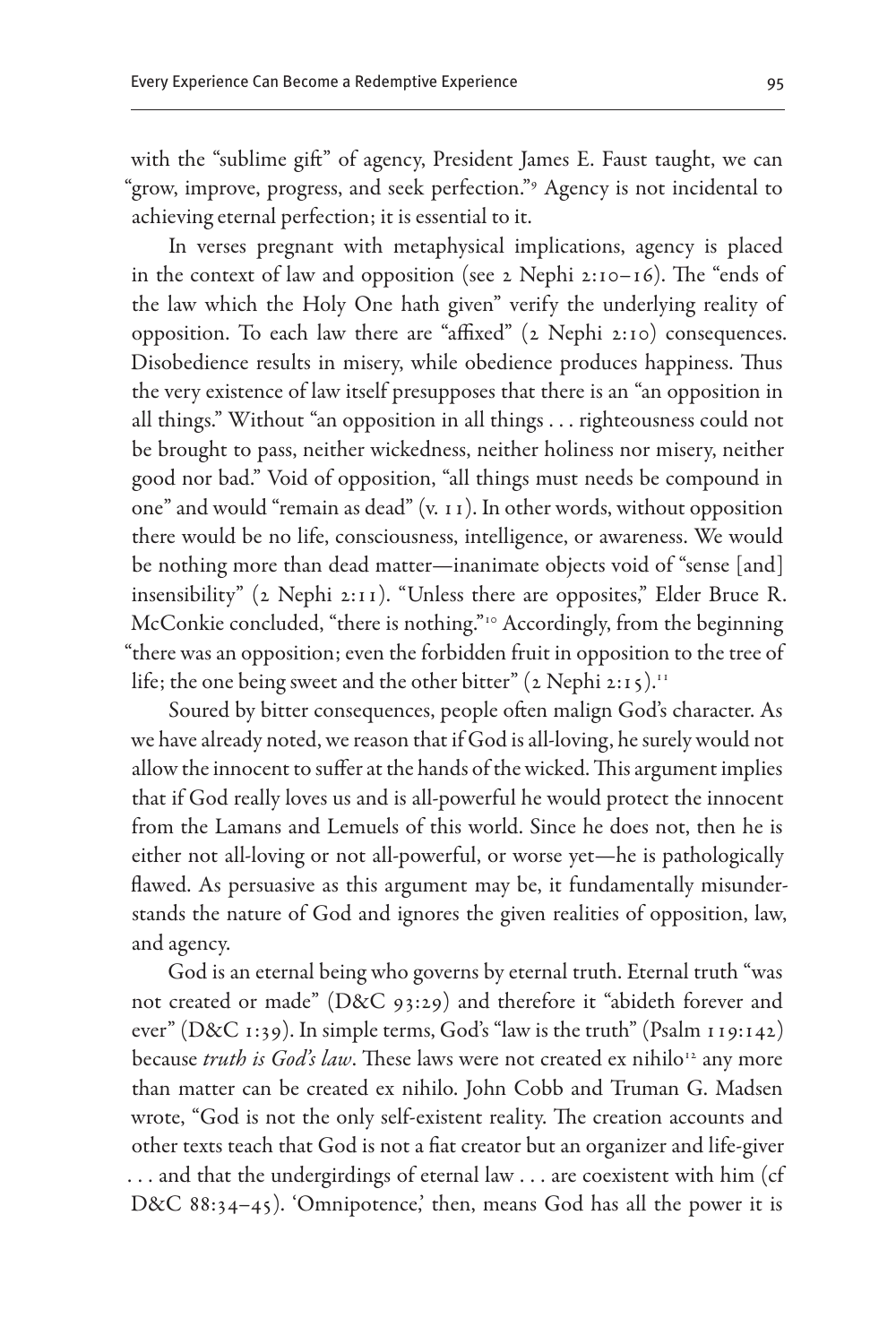possible to have in a universe . . . of these givens."13 More to the point, God governs a universe in harmony *with* eternal law *not* contrary to it.

The fact that God governs by eternal law does not undermine his perfect love for us. Elder Dallin H. Oaks has taught, "The love of God does not supersede His laws and His commandments, and the effect of God's laws and commandments does not diminish the purpose and effect of His love."14 If we choose to violate eternal law we will experience the fruit of our choices. Even so, Elder Nelson reminded us, since God's "love is infinite and universal." he will still love us. Thus while God loves "both saints and sinners," how they experience that love is conditioned upon their obedience to his laws.<sup>15</sup>

God's love cannot contravene his laws. To the contrary, Terryl L. Givens wrote, within the "parameters that Lehi and Alma have framed, there can be no escape from the consequences of law without destroying the moral order of the universe and both the human agency it grounds and the status of the divine Guarantor of the whole system."16 If God's love was used to remove negative consequences of our choices, then our moral agency would be negated, law would be violated, and justice would be eliminated. Such divine intervention would destroy the plan of salvation and therefore could hardly be considered an act of love. Truly, "God is omnipotent," David Paulsen concluded, "but He cannot prevent evil without preventing greater goods and ends—the value of which more than offsets the dis-value of the evil: soulmaking, joy, eternal (or godlike) life."17Alma articulated this reality clearly when he declared to his wayward son Corianton that "justice claimeth the creature and executeth the law, and the law inflicteth the punishment; if not so, the works of justice would be destroyed, and God would cease to be God" (Alma 42:22).

The grief, sorrow, and pain Laman and Lemuel's rude behavior inflicted on Lehi's family provides compelling evidence of the reality of opposition, law, and agency. There is no indication that God either caused or condoned their choices or the related suffering. Since he has granted man their agency, he *permits* the consequences of their choices to bear fruit. As a result, Elder Oaks observed, "God does not intervene to forestall the consequences of some persons' choices in order to protect the well-being of other persons even when they kill, injure, or oppress one another—for this would destroy His plan for our eternal progress.He will bless us to endure the consequences of others' choices, but He will not prevent those choices."18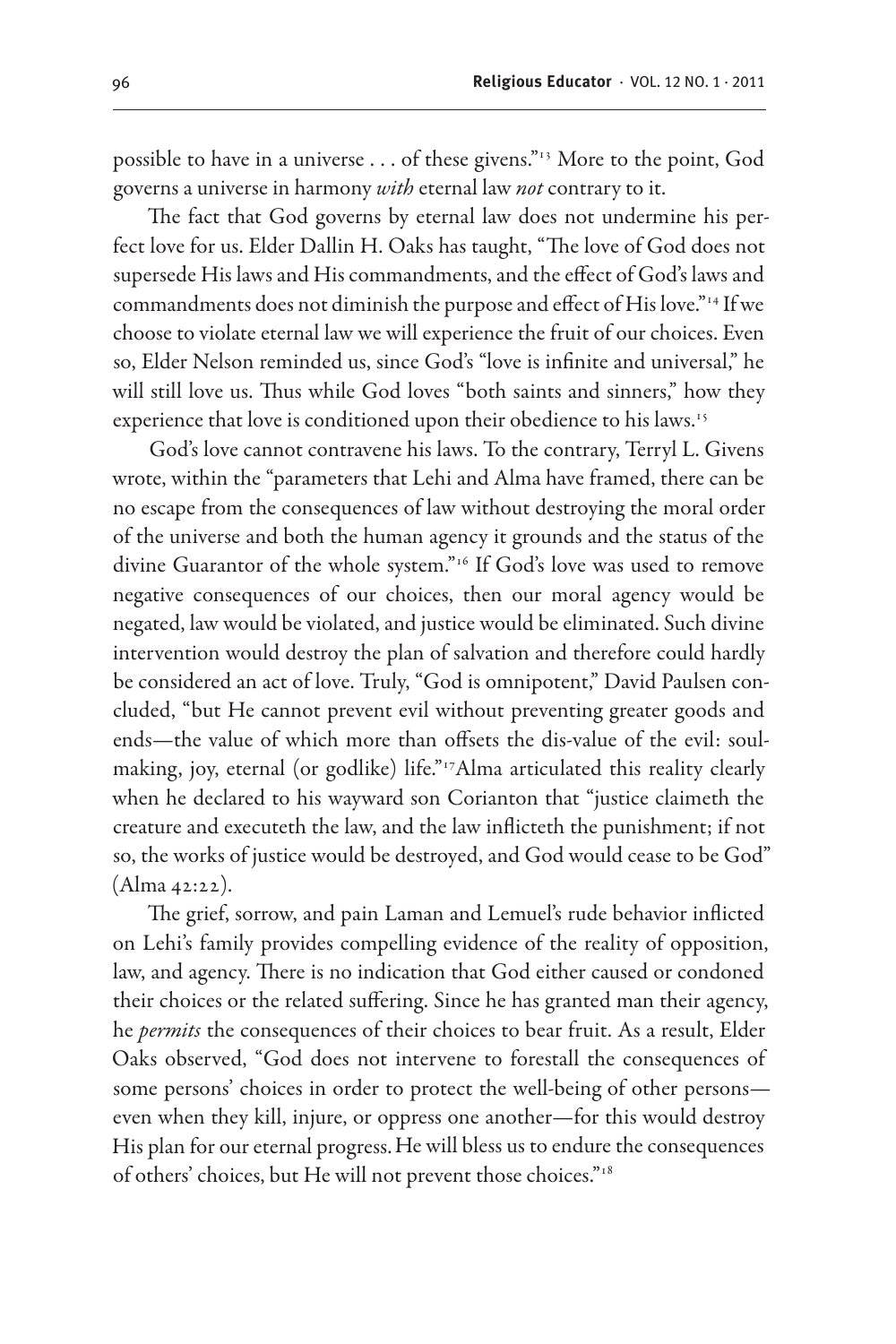Terryl Givens succinctly summarized these Book of Mormon teachings as follows: "Genuine moral agency must entail necessary consequences. If choice is to be more than an empty gesture of the will, more than a mere pantomime of decision making, there must be an immutable guarantee that any given choice will eventuate in the natural consequence of that choice." 19 This means that all choices, good or evil, "are allowed, inexorably, to bear their own fruit."20 The bitter fruits of wicked choices are experienced by both the evil and the good, by both the perpetrator and the victim, by both the guilty and the innocent. $21$ 

#### **Nevertheless**

When innocent people suffer collateral damage because of wickedness we should be careful not to imply that such suffering is God's will. Elder Neal A. Maxwell affirmed, "God is not 'responsible' for our human misdeeds!"<sup>22</sup> Latter-day Saints do not subscribe to Augustine's premise that "God—and God alone-is the ultimate cause of all things."<sup>23</sup> We do not propose, as Martin Luther did, that "Nothing whatever can exist or happen apart from God's direct plan and causation."<sup>24</sup> Evil and its unhappy consequences are evidence of a violation of God's will, not a fulfillment of it (see Alma 41:10; Helaman 13:38). Thus Laman and Lemuel were exercising their own will and not God's will when they behaved with such "exceeding rudeness" that the rest of the family suffered grief and sorrow (1 Nephi 18:9). Yet even in the anguish of undeserved suffering there is hope. Lehi did not focus on Laman and Lemuel's rude behavior but on the "righteousness of [his] Redeemer" (2 Nephi 2:3). Hope is not found in the experience itself but in what God can bring to that experience. "Nevertheless, Jacob, my first-born in the wilderness, thou knowest the greatness of God; and he shall consecrate thine afflictions for thy gain" (2 Nephi 2:2).

The pairing of *affliction* with *consecration* is curious, if not a bit unsettling to those who suffer innocently. Remember, in this particular instance Lehi is referring to the rude behavior of Laman and Lemuel; behavior that clearly constitutes emotional, mental, and physical abuse. Even so, Lehi chooses to connect such miserable experiences with the word *consecrate*. Why?

To capture the implications of this remarkable assertion, we must look carefully at the word *consecrate*. If something is consecrated it is declared holy and is set apart for a sacred purpose. In the context of these verses, Lehi taught that unjust suffering imposed upon the righteous can be transformed into a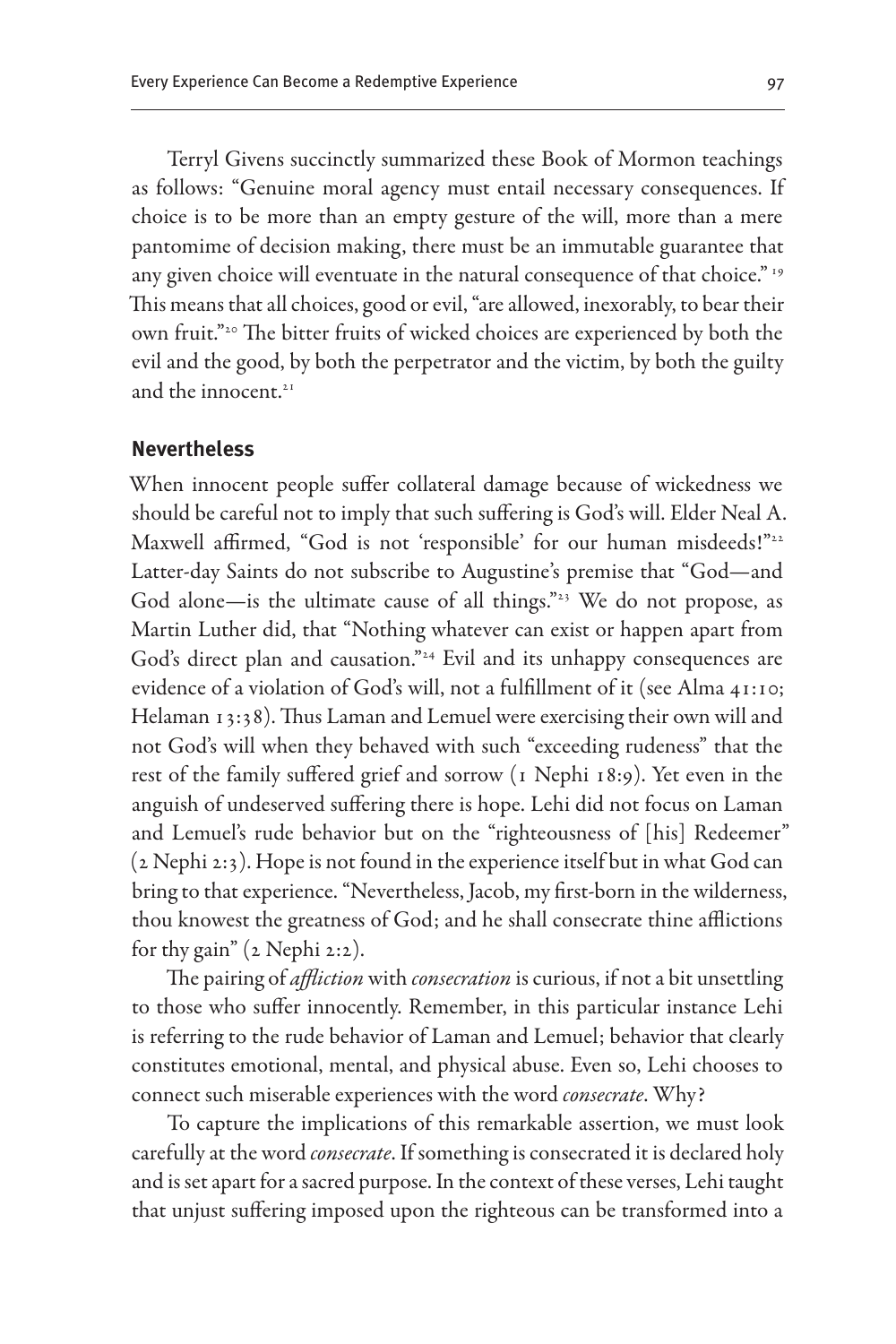blessing. Therefore, wicked choices that adversely impact righteous people can be ameliorated through the Atonement.

Elder Holland testified, "The Savior's Atonement lifts from us not only the burden of our sins, but also the burden of our disappointments and sorrows, our heartaches and our despair."25 A moment's reflection verifies that Jesus does know something about unjust suffering. Without any warranted provocation, he was exposed to "shame and spitting" and to the lash of "the smiter" ( $2$  Nephi 7:6), was "despised and rejected" (Isaiah 53:3), and was finally "wounded for our transgressions" and "bruised for our iniquities"  $(v, \zeta)$ . Rising triumphant from the ashes of such egregious adversity, he became the "fully comprehending Christ" and thereby, Elder Maxwell taught, was "enabled to be a fully succoring Savior."26 The conclusion is beautiful: through the Atonement of Jesus Christ all victims can become victors; indeed, "every experience can become a redemptive experience."<sup>27</sup>

#### **A Case Study: Alma and Amulon**

A classic moment of bitter irony in the Book of Mormon is when the two former priests of King Noah, Alma and Amulon, again cross paths. Both have become leaders of separate groups. Alma's followers have formed the "church of Christ" (Mosiah 18:17) while Amulon's followers have banded together by necessity of their cowardice (see Mosiah 19:11–23). In time both groups confront the same Lamanite army. Alma's people find themselves in bondage after the Lamanites renege on a promise of freedom, while Amulon's cohorts are given power and position because of the pleadings of their Lamanite wives women whom they abducted from Shemlon (see Mosiah 20:1–5; 23:25–38). Alma has become the spiritual leader of a righteous flock of Nephites (see Mosiah 18:18), while Amulon through his cunning has found favor with the Lamanite king (see Mosiah 24:1). Alma has helped transform the lives of his people through faith in Jesus Christ (see Mosiah 18), while Amulon has not taught the Lamanites "anything concerning the Lord" (see Mosiah 24:5). In essence, we have a vintage juxtaposition between the righteous and wicked.

Now the irony: wicked Amulon is given charge by the Lamanite king over Alma's righteous people. In his position Amulon "began to exercise authority over Alma and his brethren, and began to persecute him, and cause that his children should persecute their children" (Mosiah 24:8). If that were not bad enough, as the people "began to cry mightily to God" because of their afflictions, Amulon "commanded them that they should stop their cries; and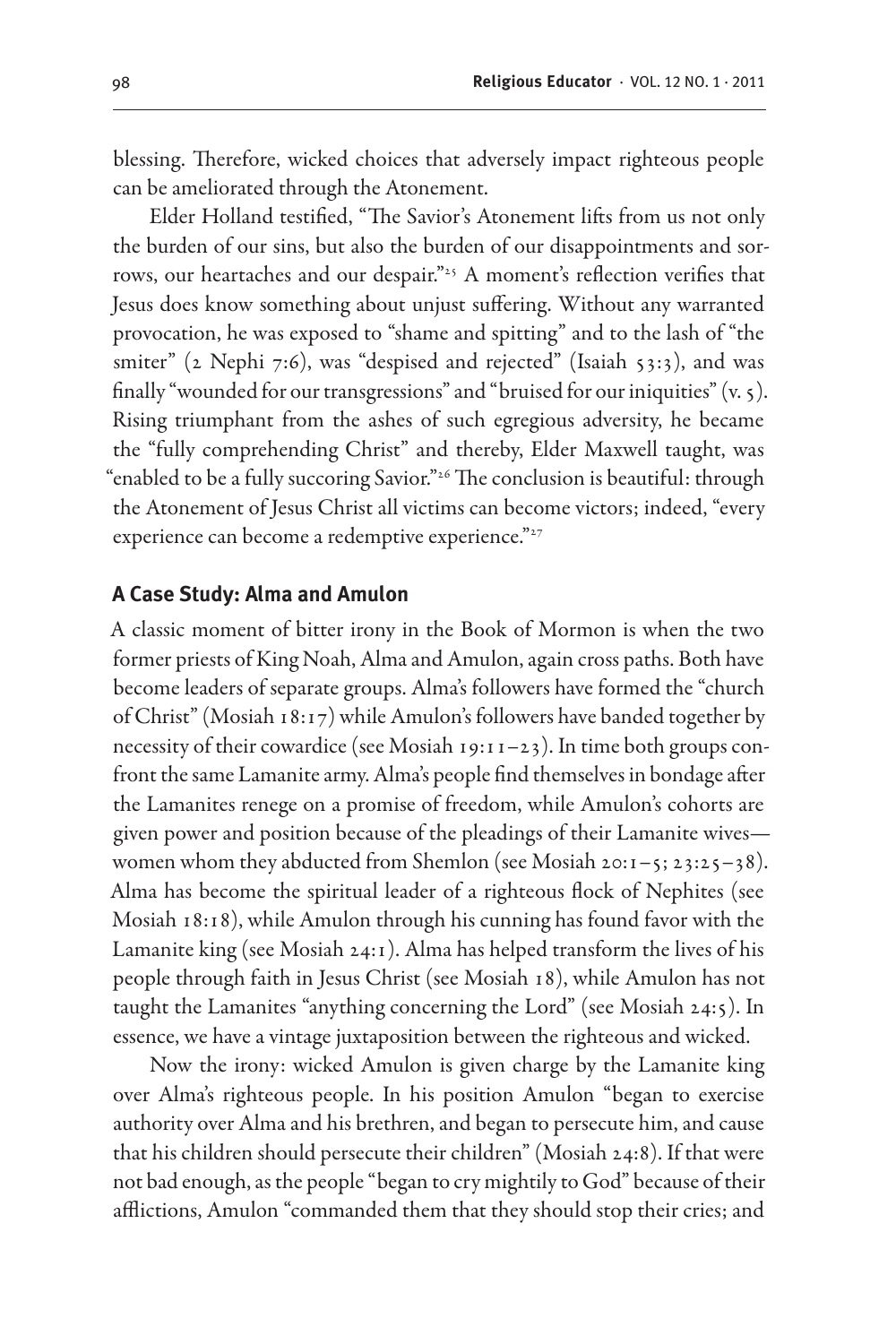he put guards over them to watch them, that whosoever should be found calling upon God should be put to death" (vv. 10–11). Clearly, we have a case of good, righteous people suffering because of the rudeness of their brethren!

Though we do not have details, we can imagine the verbal and physical abuse that must have taken place. Nevertheless, it is in the midst of this ugliness that we have one of the most beautiful accounts of how the Atonement can consecrate human afflictions for our gain. In answer to their prayers the Lord promises to deliver Alma's people from their difficult circumstances but not immediately. Why? The answer bears witness of God's consecrating power. The sacred text reads: "And I will also ease the burdens which are put upon your shoulders, that even you cannot feel them upon your backs, even while you are in bondage; and this will I do that ye may stand as witnesses for me hereafter, and that ye may know of a surety that I, the Lord God, do visit my people in their afflictions" (Mosiah 24:14).

While burdens are unjustly placed on their backs, the Lord promises to strengthen them so they can not only bear the burdens but also so they can bear witness that God does help his "people in their afflictions." In short, they are to become witnesses of the "greatness of God" and his power to consecrate our afflictions for our gain (2 Nephi 2:2).

The consecrating power of the Lord is confirmed since "the burdens which were laid upon Alma and his brethren were made light; yea, the Lord did strengthen them that they could bear up their burdens with ease, and they did submit cheerfully and with patience to all the will of the Lord" (Mosiah 24:15). When Alma places cheerfulness in the context of suffering he is inviting us to see the consecrated and sacred dimensions of suffering. A careful reading suggests that in the midst of their suffering Alma's people willingly turned to the Lord, and in him they found the power to bear their burdens. They were not cheerful about the burdens; they were cheerful about the Lord!

#### **Conclusion**

Liberty Jail has been called a "prison temple." Elder Holland suggested that this is appropriate not because of the conditions and brutality associated with this jail but because of the marvelous spiritual blessings that came while Joseph Smith was held as a prisoner there. In short, one "can have sacred, revelatory, profoundly instructive experience with the Lord *in the most miserable experiences of . . . life*."28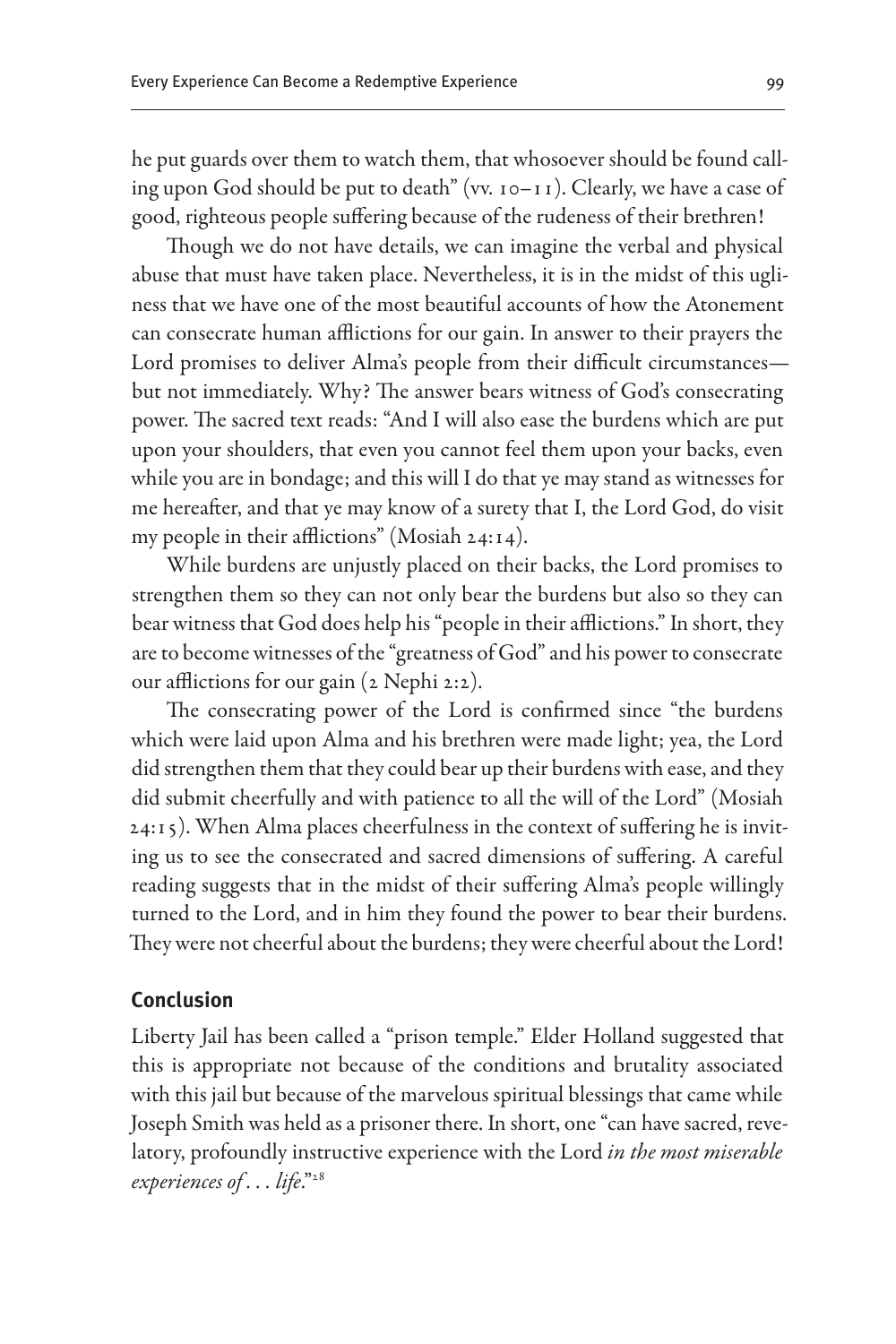Because opposition, law, and agency are given realities in this mortal sphere, unwanted and undeserved difficulties will chaff the innocent and the righteous. Even so, we need to remember that through the Atonement of Jesus Christ *all experiences* can be consecrated for our gain—even "those inflicted from sources beyond our control."<sup>29</sup> Reflecting on a life of emotional and mental abuse, one woman wrote: "I have realized that [because of opposition, law, and agency], he does not control how other people treat us, but he does comfort and offer us peace through the Atonement. My trials haven't gone away, but I feel very much like the people of Alma. He has strengthened me and made my trials lighter than they really are." She concluded, "I can't change how people treat me, but I can, through the Atonement, have those horrible experiences consecrate me to become a better person . . . , the person the Lord needs me to be."

By taking upon himself the full scope of human suffering, Jesus knows "according to the flesh how to succor his people according to their infirmities" (Alma 7:12). Thus, as Elder Maxwell repeatedly taught in his ministry, "He knows personally all that we pass through and how to extend His perfect mercy—as well as how to succor us."30 Adding his witness, Elder Oaks stated, "The healing power of the Lord Jesus Christ—whether it removes our burdens or strengthens us to endure and live with them like the Apostle Paul—is available for every affliction in mortality."31 Truly, "every experience can become a redemptive experience."

**Notes** 

6. Schumacher, *A Guide for the Perplexed*, 141.

7. The gift of agency is essential to our self-understanding. Elder Wolfgang H. Paul of the Seventy noted: "When we came into this world, we brought with us from our heavenly home this God-given gift and privilege which we call our agency. It gives us the right and power to make decisions and to choose. Agency is an eternal law. President Brigham Young, speaking of our agency, taught: 'This is a law which has always existed from all eternity, and will continue to exist throughout all the eternities to come. Every intelligent being must have the power of choice.' President Wilford Woodruff observed on the same subject: 'This agency has always

<sup>1.</sup> Jeffrey R. Holland, "Lessons from Liberty Jail," *Religious Educator* 10, no. 3 (2009): 7–8; emphasis in original.

<sup>2.</sup> Noah Webster, *An American Dictionary of the English Language* (New York: S. Converse, 1828), "rudeness."

<sup>3.</sup> David L. Paulsen, "Joseph Smith and the Problem of Evil," BYU forum address, September 21, 1999.

<sup>4.</sup> E. F. Schumacher, *A Guide for the Perplexed* (London: Trinity Press, 1977), 136.

<sup>5.</sup> Schumacher, *A Guide for the Perplexed*, 140.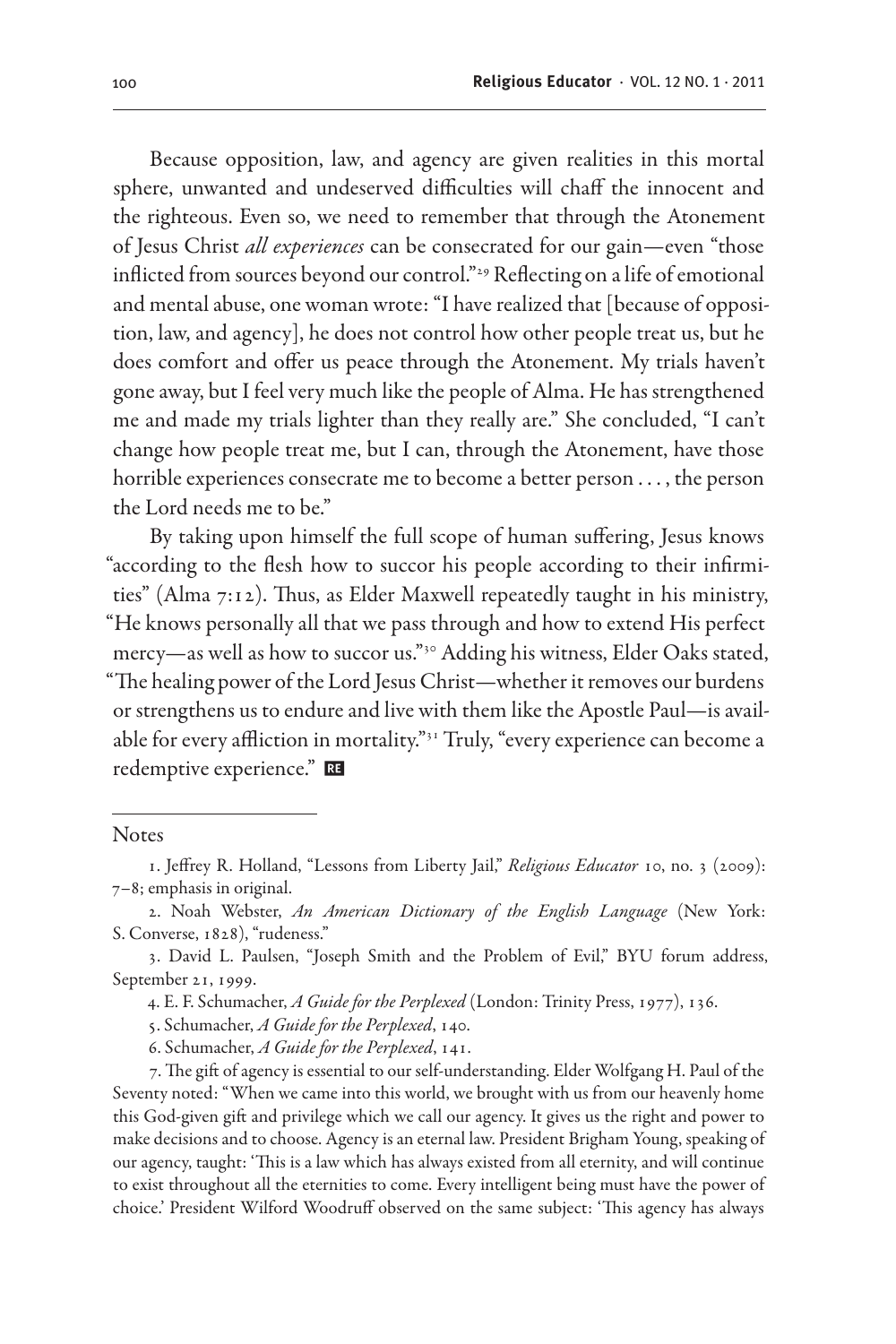been the heritage of man under the rule and government of God. He possessed it in the heaven of heavens before the world was, and the Lord maintained and defended it there against the aggression of Lucifer and those that took sides with him'" (Wolfgang H. Paul, "The Gift of Agency," *Ensign*, May 2006, 34–35).

8. Russell M. Nelson, "Perfection Pending," *Ensign*, November 1995, 86.

9. James E. Faust, "The Great Imitator," *Ensign*, November 1987, 35. President Marion G. Romney taught that the plan of salvation "provided for them to receive physical bodies in a mortal experience where, endowed with free agency and being acted upon by good and evil, they would prove themselves worthy or unworthy to return to the society of God and go on in eternal progress to perfection" ("Faith in the Lord Jesus Christ," *Ensign*, November 1979, 41). Elder Hugh B. Brown articulated the connection between agency and our eternal possibilities as follows: "Man faces a vista of limitless development, eternal progression, if he will cooperate in winning mastery over himself and the universe. We believe that man's earth life was made possible by Adam's role in a foreordained plan which included the provision for man to come face to face with both good and evil and, under the eternal law of free agency, elect good or evil without compulsion, knowing however that under the immutable law of the harvest he must abide the consequences of his choice, must reap as he sows. Free agency is prerequisite to any character-building plan, and while with free agency any plan is inevitably crammed with risk, we, with all the sons of God, accepted that risk and shouted for joy at the prospect of earth life" (Hugh B. Brown, in Conference Report, April 1956, 105).

10. Bruce R. McConkie, *The Millennial Messiah: The Second Coming of the Son of Man* (Salt Lake City: Deseret Book, 1984), 667.

11. Even though opposition and law are necessary conditions for moral agency, they are not sufficient. Moral agency is only a possibility for those who are capable of moral reasoning, or who have knowledge of good and evil (see 2 Nephi 2:5, 26). Furthermore, "man could not act for himself save it should be that he was enticed by the one or the other" (2 Nephi 2:16).

12. Joseph Smith taught, "The first step in salvation of man is the laws of eternal and self-existent principles." ( Joseph Smith, *Teachings of the Prophet Joseph Smith*, comp. Joseph Fielding Smith [Salt Lake City: Deseret Book, 1938], 181). "There are certain laws of the universe that are immutable, that are without beginning of days or end of years. They were not created by an intelligent being, nor are they the product of moral thought, rather they are eternal, co-existent realities with the intelligences of the universe. These laws are immutable in that they cannot be altered or modified in any form. They are unchangeable from eternity to eternity" (Tad R. Callister, *The Infinite Atonement* [Salt Lake City: Deseret Book, 2000], 299–300).

13. John Cobb Jr. and Truman G. Madsen, "Theodicy," in *Encyclopedia of Mormonism*, ed. Daniel H. Ludlow (New York: Macmillan, 1992), 4:1473–74.

14. Dallin H. Oaks, "Love and Law," *Ensign*, November 2009, 26.

15. Russell M. Nelson, "Divine Love," *Ensign*, February 2003, 24.

16. Terryl L. Givens, *The Book of Mormon: A Very Short Introduction* (Oxford University Press: New York, 2009), 81.

17. Paulsen, "Joseph Smith and the Problem of Evil," 6.

18. Oaks, "Love and Law," 27–28.

19. Terryl L. Givens, *By the Hand of Mormon: The American Scripture That Launched a New World Religion* (Oxford University Press: New York, 2002), 206.

20. Givens, *By the Hand of Mormon*, 207.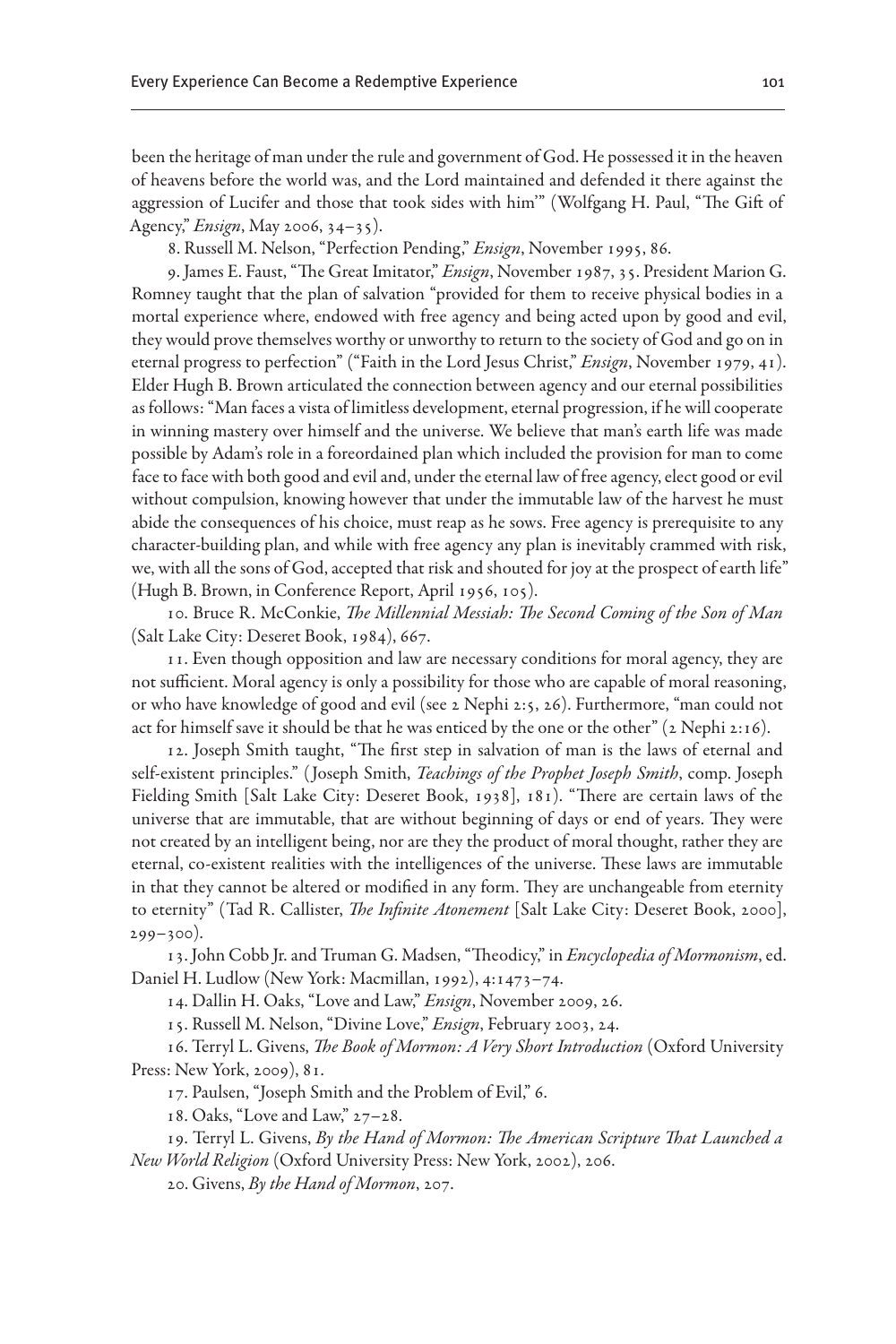21. In scripture there are examples of God preventing the natural consequences of human choices. In particular, prophets are protected by divine power (for example, Nephi, Abinadi, Alma, Amulek, Lehi, Nephi, Samuel the Lamanite, Moses, Daniel, Shadrach, Meshach, and Abed-nego) from those who were intentionally seeking to kill them. Thus the wicked intend to use their agency to kill, but the Lord intervenes and circumvents those murderous choices. Does this mean agency has been destroyed because consequences have been thwarted? If so, has the justice of God that underwrites and insures agency been compromised?

From a temporal perspective, in some cases the natural consequences of physical laws have been circumvented. The natural consequence of fire, stones, and arrows as instruments of death have been negated. Even so, I would propose that from God's eternal view no spiritual law has been negated, but only a temporal consequence has been delayed or supplanted for a larger purpose. For instance, when Abinadi is preaching, an attempt is made on his life. God intervenes with his power and Abinadi's attackers cannot touch him (see Mosiah 13:2–3). Later, after he has delivered his message, the Lord's protective power is removed, and Abinadi is killed (Mosiah  $17:14-19$ ). It seems in these instances we have a classic case of competing interests in regards to the use of agency. A prophet *chooses* to do the Lord's will, and the wicked *choose* to do Satan's bidding. Significantly, when a prophet chooses to do God's will and is therefore on the errand of the Lord, then he is entitled to God's protection so he can accomplish his mission. *The consequence of his choice is to receive God's protective power to complete the divinely appointed mission*. While the wicked choose to destroy the prophet, it would appear that the consequence of their choice cannot trump the prophet's choice until his mission is completed. If a prophet and his choice to fulfill his mission were circumvented by Satan and his servants' efforts to destroy the prophet, then the work of God would be frustrated—something that is not within the realm of possibility for man. When consequences collide, at least in the case of the Lord's servants and their enemies, then *prophetic choice* to fulfill the will of God trumps the designs of evil men (see D&C 3:1).

Significantly, even when God thwarts the wicked from physically destroying his called messengers, the spiritual consequences are never lost. We are not only judged by our works but also by the desires of our hearts (see D&C 137:9). If we desire to kill a prophet, we suffer the spiritual consequences of our desires. We can become, like Laman and Lemuel, "murderers in [our] hearts" without actually killing someone (1 Nephi 17:44). In short, if we want to kill a prophet, but the Lord protects his life so he can fulfill his divinely appointed mission, the consequences for our murderous desires will impact our souls, and we will suffer accordingly—the spiritual consequence is affixed, and the justice of God will be satisfied.

Another dimension of this matter is compelling. Law, agency, and consequence are requisite to the justice of God. When people choose wickedness, innocent people suffer. I have often wondered how God can look upon the suffering of so many innocent souls and not simply turn this earth to dust. The answer is in the Atonement. I believe that God can bear the suffering of the innocent because he knows the healing and redemptive power of the Atonement. Thus when prophets receive God's divine protection from the hands of the wicked, it is not to spare them from undeserved suffering or to give them special treatment, but it is because those prophets bear the message of hope—even the message of the Atonement. Without that message humans would lose all hope and drown in their own sorrow. No wonder he insures that the messengers are protected!

22. Neal A. Maxwell, "The Richness of the Restoration," *Ensign*, May 1998, 12.

23. Roger E. Olson, *The Story of Christian Theology* (Downers Grove, IL: Intervarsity Press, 1999), 275.